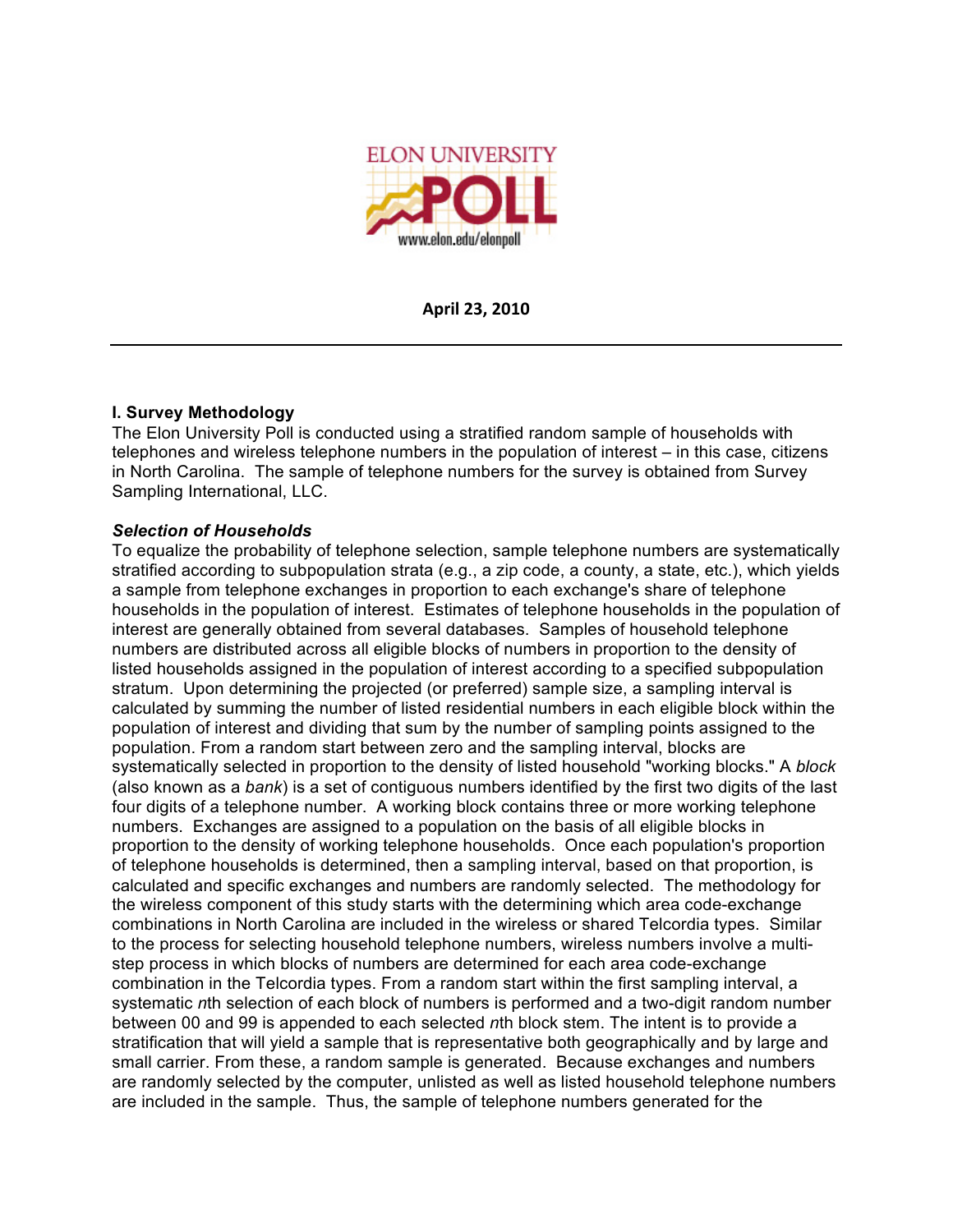population of interest constitutes a random sample of telephone households and wireless numbers of the population.

#### *Procedures Used for Conducting the Poll*

The survey was conducted Monday, April 19<sup>th</sup>, through Thursday, April 22<sup>nd</sup>, of 2010. During this time calls were made from 5:00 pm to 9:00 pm. The Elon University Poll uses CATI system software (Computer Assisted Telephone Interviewing) in the administration of surveys. For each working telephone number in the sample, several attempts were made to reach each number. Only individuals 18 years or older were interviewed; those reached at business or work numbers were not interviewed. For each number reached, one adult is generally selected based on whether s/he is the oldest or youngest adult. Interviews, which are conducted by live interviewers, are completed with adults from the target population as specified. Interviews for this survey were completed with 607 adults from North Carolina. For a sample size of 60, there is a 95 percent probability that our survey results are within plus or minus 4.1 percentage points (the margin of sampling error) of the actual population distribution for any given question. For sub-samples (a subgroup selected from the overall sample), the margin of error is higher depending on the size of the subsample. When we use a subsample, we identify these results as being from a subsample and provide the total number of respondents and margin of error for that subsample. In reporting our results, we note any use of a subsample where applicable. Because our surveys are based on probability sampling, there are a variety of factors that prevent these results from being perfect, complete depictions of the population; the foremost example is that of margin of sampling error (as noted above). With all probability samples, there are theoretical and practical difficulties estimating population characteristics (or parameters). Thus, while efforts are made to reduce or lessen such threats, sampling error as well as other sources of error – while not all inclusive, examples of other error effects are non-response rates, question order effects, question wording effects, etc. – are present in surveys derived from probability samples.

#### *Questions and Question Order*

The Elon University Poll provides the questions as worded and the order in which these questions are administered (to respondents). Conspicuous in reviewing some questions is the "bracketed" information. Information contained within brackets ( [ ] ) denotes response options as provided in the question; this bracketed information is rotated randomly to ensure that respondents do not receive a set order of response options presented to them, which also maintains question construction integrity by avoiding respondent acquiescence based on question composition. Some questions used a probe maneuver to determine a respondent's intensity of perspective. Probe techniques used in this questionnaire mainly consist of asking a respondent if their response is more intense than initially provided. For example, upon indicating whether s/he is satisfied or dissatisfied, we asked the respondent "would you say you are very 'satisfied'/'dissatisfied'". This technique is employed in some questions as opposed to specifying the full range of choices in the question. Though specifying the full range of options in questions is a commonly accepted practice in survey research, we sometimes prefer that the respondent determine whether their perspective is stronger or more intense for which the probe technique used. Another method for acquiring information from respondents is to ask an "openended" question. The open-ended question is a question for which no response options are provided, i.e., it is entirely up to the respondent to provide the response information.

#### *The Elon University Poll*

The Elon University Poll is conducted under the auspices of the Center for Public Opinion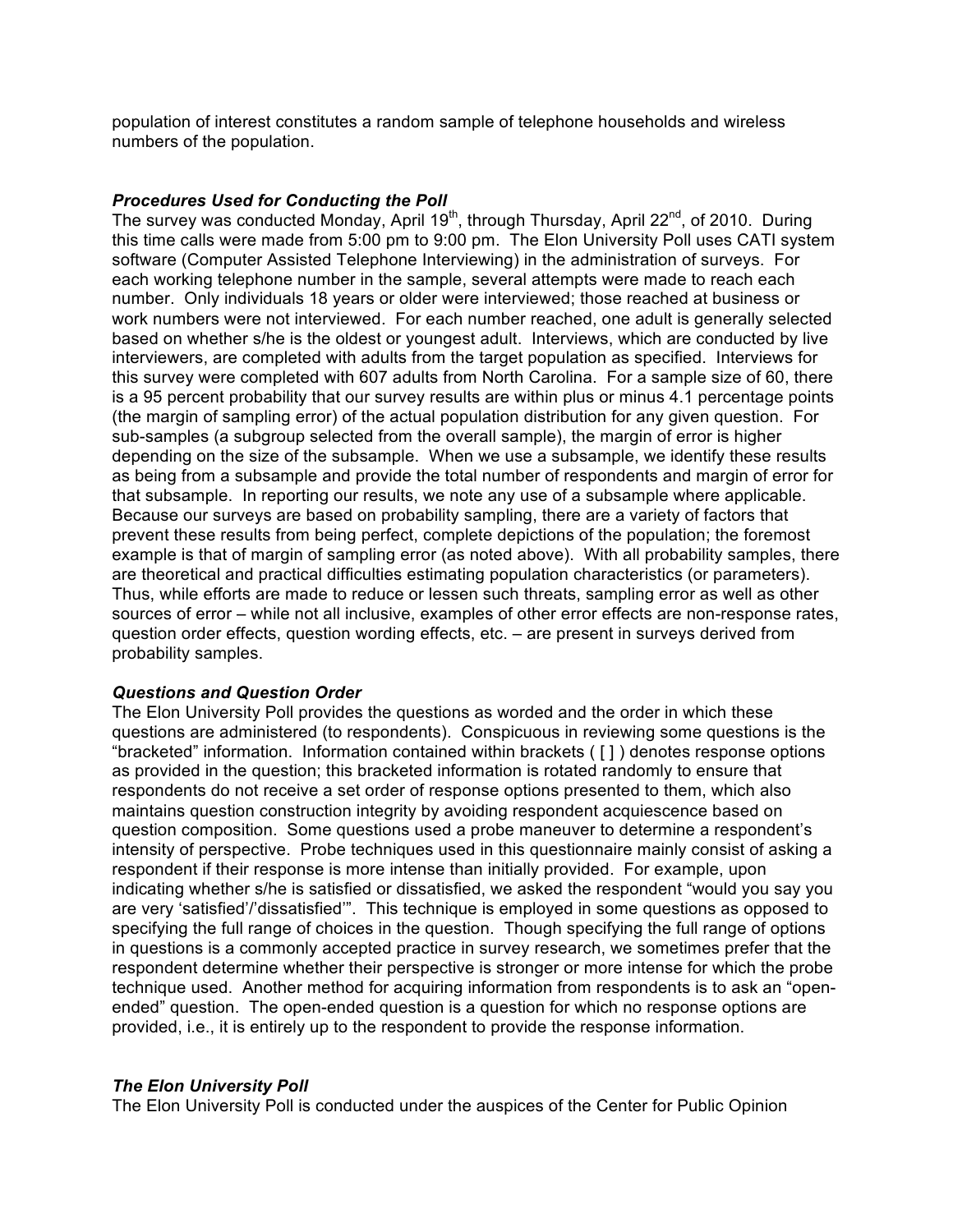Polling (Hunter Bacot, Director & Mileah Kromer, Assistant Director), which is a constituent part of the Institute for Politics and Public Affairs (George Taylor, Director); both these organizations are housed in the department of political science at Elon University. These academic units are part of Elon College, the College of Arts and Sciences at Elon University. The Elon University administration, led by Dr. Leo Lambert, President of the university, fully support the Elon University Poll as part of its service commitment to state, regional, and national constituents. Dr. Hunter Bacot, a professor in the department of political science, directs the Elon University Poll. Elon University students administer the survey as part of the University's commitment to experiential learning where "students learn through doing."

# **II. Survey Instrument and Percent Distributions by Question**

**Interviews were completed with 607 adults from households in the North Carolina. For a sample size of 607, there is a 95 percent probability that our survey results are within plus or minus 4.1 percentage points (the margin of sampling error) of the actual population distribution for any given question. Due to rounding, column totals may not equal 100 percent as indicated. Data are weighted to reflect the adult population in terms of gender, age, and race.**

| ADOUL LIIG OOGGO appearing in QueStions and Responses |                                                                                                                                                                                                                                                                                                                                                                                                                                                                   |  |
|-------------------------------------------------------|-------------------------------------------------------------------------------------------------------------------------------------------------------------------------------------------------------------------------------------------------------------------------------------------------------------------------------------------------------------------------------------------------------------------------------------------------------------------|--|
|                                                       |                                                                                                                                                                                                                                                                                                                                                                                                                                                                   |  |
| <b>Response Options not</b><br>offered                | Response options are not offered to the person taking<br>the survey (respondent), but are included in the question<br>as asked (and usually denoted by brackets, [ ]).<br>Response options are generally offered only for<br>demographic questions (background characteristic, e.g.,<br>age, education, income, etc.).                                                                                                                                            |  |
| $v =$ volunteered response                            | Respondents volunteer response option. As response<br>options are not offered to those taking the survey, some<br>respondents offer or volunteer response options.<br>Though not all volunteered options can be anticipated,<br>the more common options are noted.                                                                                                                                                                                                |  |
| $p =$ probed response                                 | Respondents self-place in this option or category. A<br>probe maneuver is used in questions to allow the<br>respondent to indicate whether her/his response is more<br>intense than initially provided for in the choices<br>appearing in the question. For example, on probe<br>questions the interviewer, upon a respondent indicating<br>that she/he is satisfied (or dissatisfied), is instructed to<br>ask him/her "Would you say you are "very satisfied"?" |  |

**About the Codes appearing in Questions and Responses**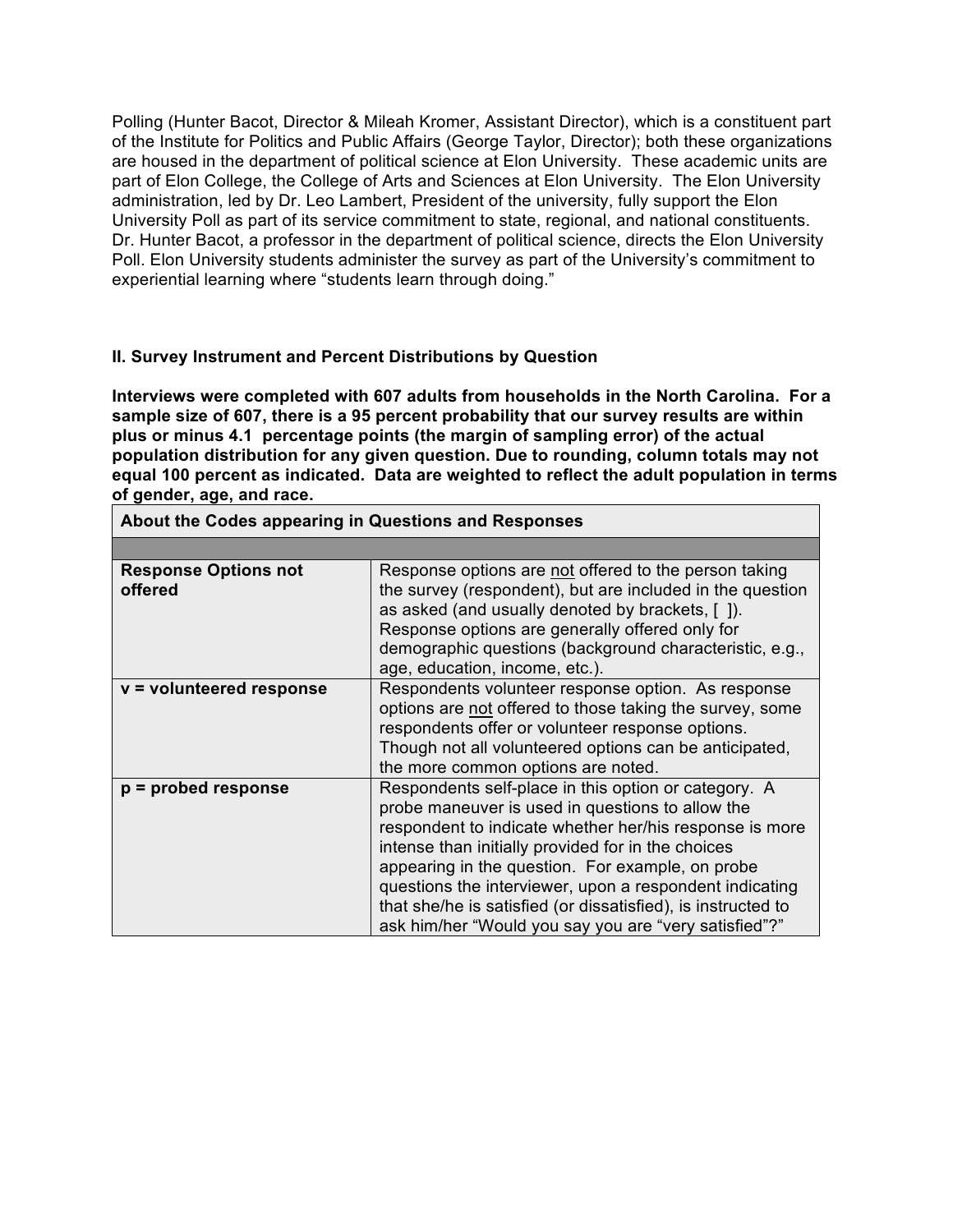|                             | March 2010     | April 2010     |
|-----------------------------|----------------|----------------|
| <b>ECONOMY</b>              | 56.9           | 56.4           |
| <b>ENVIRONMENT</b>          | 14.6           |                |
| <b>EDUCATION</b>            |                | 10.9           |
| <b>WAR</b>                  | 10.2           |                |
| <b>HEALTH CARE</b>          | --             | 8.5            |
| <b>TAXES</b>                | 2.6            | 5.6            |
| <b>ECONOMIC DEVELOPMENT</b> |                | 1.9            |
| <b>CRIME &amp; DRUGS</b>    |                | 1.6            |
| Total                       | N=579; +/-4.2% | N=607; +/-4.1% |

**First, what do you think is the most important issue facing the state of North Carolina? (open ended)**

Note: issues mentioned less than 1 percent are not listed, or are denoted by dashes (--).

# *The next eight questions were rotated randomly*

#### **Do you [approve or disapprove] of the way Barack Obama is handling his job as president?**  $\mathbb{R}$

|                         | February 2010 | April 2010                    |
|-------------------------|---------------|-------------------------------|
| STRONGLY DISAPPROVE (p) | 22.6          | 25.1                          |
| <b>DISAPPROVE</b>       | 22.0          | 22.9                          |
| APPROVE                 | 32.6          | 27.9                          |
| STRONGLY APPROVE (p)    | 17.7          | 18.8                          |
| DON'T KNOW (v)          | 4.9           | 4.7                           |
| REFUSED (v)             | 0.0           | .5                            |
| Total                   |               | N=508; +/-4.4% N=607; +/-4.1% |

#### **Do you have a [favorable or unfavorable] opinion of President Obama?**

|                          | February 2010 | April 2010                    |
|--------------------------|---------------|-------------------------------|
| STRONGLY UNFAVORABLE (p) | 20.3          | 24.6                          |
| <b>UNFAVORABLE</b>       | 20.9          | 21.4                          |
| <b>FAVORABLE</b>         | 33.3          | 26.7                          |
| STRONGLY FAVORABLE (p)   | 20.1          | 18.7                          |
| DON'T KNOW (v)           | 5.0           | 8.4                           |
| REFUSED (v)              | 0.0           | 2                             |
| Total                    |               | N=508; +/-4.4% N=607; +/-4.1% |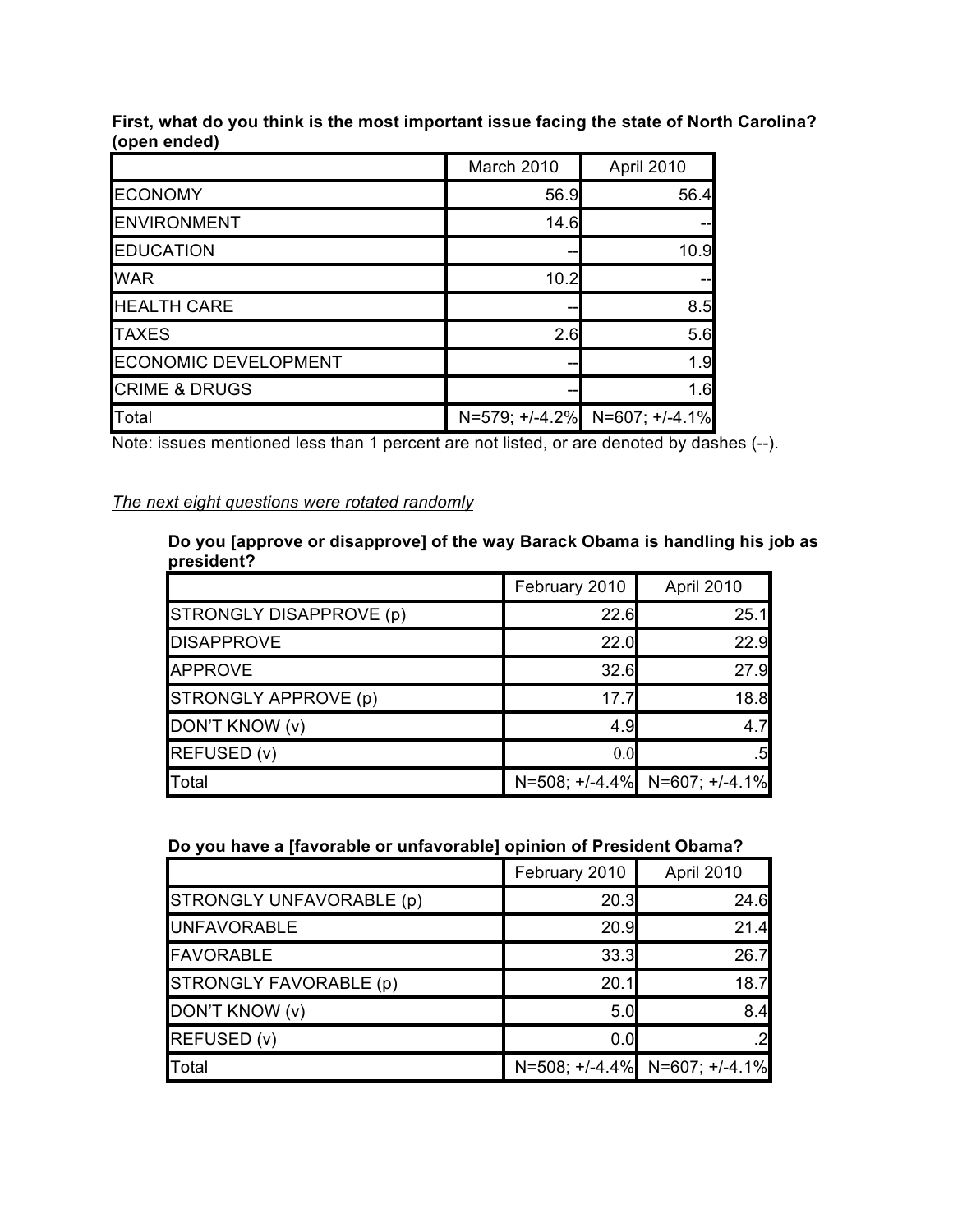**Do you [disapprove or approve] of the way Congress -- the US Senate & US House of**

|                         | February 2010 | April 2010                          |
|-------------------------|---------------|-------------------------------------|
| STRONGLY DISAPPROVE (p) | 33.5          | 35.1                                |
| <b>DISAPPROVE</b>       | 41.3          | 34.2                                |
| APPROVE                 | 18.5          | 19.1                                |
| STRONGLY DISAPPROVE (p) | 0.0           | 3.1                                 |
| DON'T KNOW (v)          | 5.3           | 8.2                                 |
| REFUSED (v)             | 0.0           | $.3\phantom{0}$                     |
| Total                   |               | $N=508; +/-4.4\%$ N=607; $+/-4.1\%$ |

**Representatives -- is doing its job?**

**Overall, who do you think will do the best job this year dealing with the main issues the nation faces. . . Do [you think President Obama, the Republicans in Congress, or the Democrats in Congress will do the best job]?**

|                                | February 2010 | April 2010                    |
|--------------------------------|---------------|-------------------------------|
| <b>PRESIDENT OBAMA</b>         | 36.2          | 31.6                          |
| <b>DEMOCRATS IN CONGRESS</b>   | 11.6          | 12.2                          |
| <b>REPUBLICANS IN CONGRESS</b> | 29.3          | 30.6                          |
| NONE OF THEM $(v)$             | 17.5          | 20.2                          |
| DON'T KNOW (v)                 | 5.1           | 5.1                           |
| REFUSED (v)                    | 0.0           |                               |
| Total                          |               | N=508; +/-4.4% N=607; +/-4.1% |

**Do you [approve or disapprove] of the way Richard Burr is handling his job as United State's Senator?**

|                         | February 2010 | April 2010                    |
|-------------------------|---------------|-------------------------------|
| STRONGLY DISAPPROVE (p) | 10.0          | 7.2                           |
| <b>DISAPPROVE</b>       | 24.6          | 20.7                          |
| <b>APPROVE</b>          | 33.5          | 31.6                          |
| STRONGLY APPROVE (p)    | 6.2           | 4.9                           |
| DON'T KNOW (v)          | 24.8          | 35.0                          |
| REFUSED (v)             | 0.0           | $.6 \,$                       |
| Total                   |               | N=508; +/-4.4% N=607; +/-4.1% |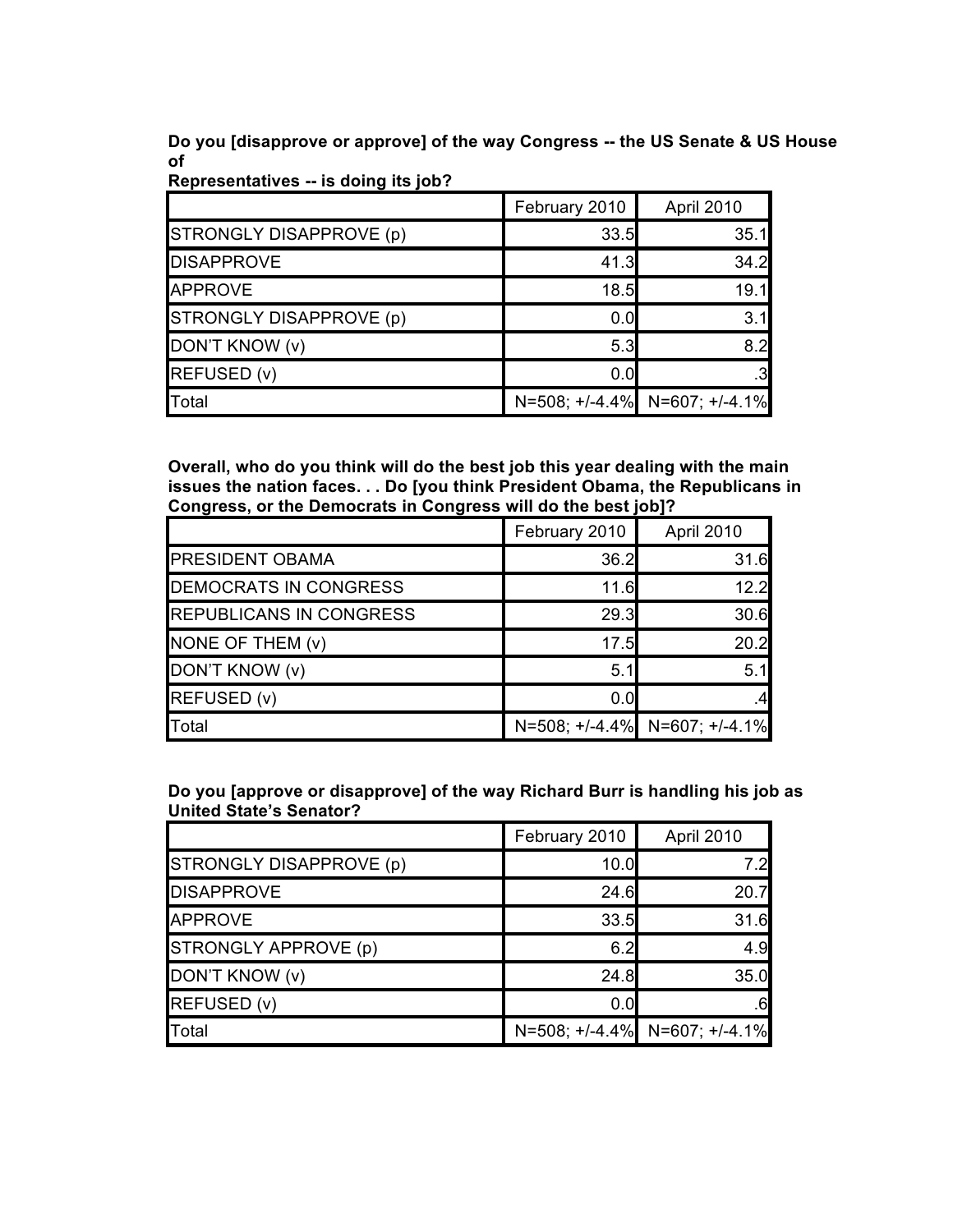**Thinking about your current United States Senator, Richard Burr . . . do you think [he has performed his job well enough to deserve re-election, or do you think it's time to give a new person a chance]?**

|                                                | February 2010 | April 2010                    |
|------------------------------------------------|---------------|-------------------------------|
| <b>BURR DESERVES RE-ELECTION</b>               | 24.0          | 26.1                          |
| TIME FOR NEW PERSON TO HAVE A<br><b>CHANCE</b> | 51.0          | 43.9                          |
| IT DEPENDS (v)                                 | 5.3           | 1.4                           |
| NOT SURE AT THIS TIME (v)                      | 6.1           | 9.4                           |
| DON T KNOW (v)                                 | 13.4          | 18.9                          |
| REFUSED (v)                                    | 0.0           | .21                           |
| Total                                          |               | N=508; +/-4.4% N=607; +/-4.1% |

**Do you [approve or disapprove] of the way Beverly Perdue is handling her job as governor?**

|                         | February 2010 | April 2010                    |
|-------------------------|---------------|-------------------------------|
| STRONGLY DISAPPROVE (p) | 20.4          | 16.8                          |
| <b>DISAPPROVE</b>       | 26.0          | 30.1                          |
| <b>APPROVE</b>          | 35.9          | 31.3                          |
| STRONGLY APPROVE (p)    | 5.4           | 6.1                           |
| DON'T KNOW (v)          | 12.1          | 15.2                          |
| REFUSED (v)             | 0.3           | .4                            |
| Total                   |               | N=508; +/-4.4% N=607; +/-4.1% |

**Do you have a [favorable or unfavorable] opinion of Governor Perdue?**

|                          | April 2010       |
|--------------------------|------------------|
| STRONGLY UNFAVORABLE (p) | 17.0             |
| <b>UNFAVORABLE</b>       | 28.5             |
| <b>FAVORABLE</b>         | 30.1             |
| STRONGLY FAVORABLE (p)   | 4.8              |
| DON'T KNOW (v)           | 18.6             |
| REFUSED (v)              |                  |
| Total                    | $N=607; +/-4.1%$ |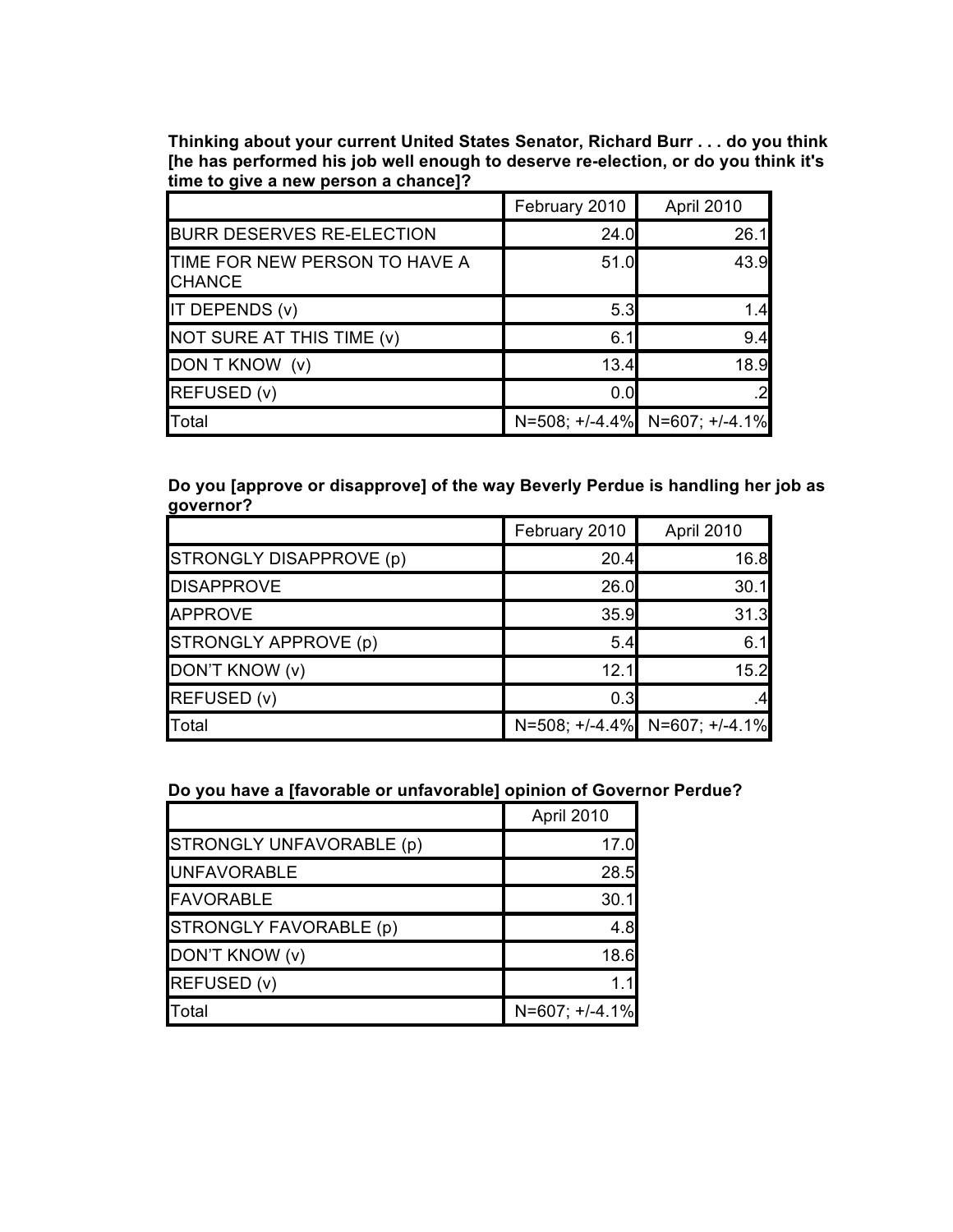|                            | October 2009 | March 2010                                    | April 2010 |
|----------------------------|--------------|-----------------------------------------------|------------|
| <b>GET WORSE</b>           | 36.0         | 28.5                                          | 27.5       |
| <b>STAY ABOUT THE SAME</b> | 44.7         | 35.8                                          | 38.0       |
| <b>GET BETTER</b>          | 18.6         | 34.6                                          | 32.9       |
| DON T KNOW (v)             |              | 1.1                                           | 1.5        |
| REFUSED (v)                | 0.0          | 0.0                                           | 0.0        |
| Total                      |              | N=703; +/- 3.8% N=579; +/-4.2% N=607; +/-4.1% |            |

# **Now, I'd like to ask you some questions about the economy. . . Do you expect the state economy [to get better, stay about the same, or get worse] by the end of this year?**

# **Do you [approve or disapprove] of the way President Obama is handling the economy?**

|                         | April 2009 | October 2009 | April 2010                                     |
|-------------------------|------------|--------------|------------------------------------------------|
| STRONGLY DISAPPROVE (p) | 26.1       | 33.1         | 25.8                                           |
| <b>DISAPPROVE</b>       | 16.8       | 16.4         | 26.5                                           |
| <b>APPROVE</b>          | 30.5       | 26.5         | 30.2                                           |
| STRONGLY APPROVE (p)    | 19.6       | 16.4         | 13.7                                           |
| DON T KNOW (v)          | 7.0        | 7.4          | 3.3                                            |
| REFUSED (v)             | 0.0        | 0.3          | $.5 \blacksquare$                              |
| Total                   |            |              | N=356; +/- 5.3% N=703; +/- 3.8% N=607; +/-4.1% |

**Since taking office, have President Obama's economic policies made economic conditions [worse, better,] or have these not had an effect yet?**

|                       | April 2009 | April 2010                    |
|-----------------------|------------|-------------------------------|
| <b>WORSE</b>          | 19.7       | 31.3                          |
| NOT HAD AN EFFECT YET | 57.6       | 37.7                          |
| <b>BETTER</b>         | 21.6       | 27.8                          |
| DON T KNOW (v)        |            | 2.9                           |
| REFUSED (v)           | 0.0        |                               |
| Total                 |            | N=356;+/- 5.3% N=607; +/-4.1% |